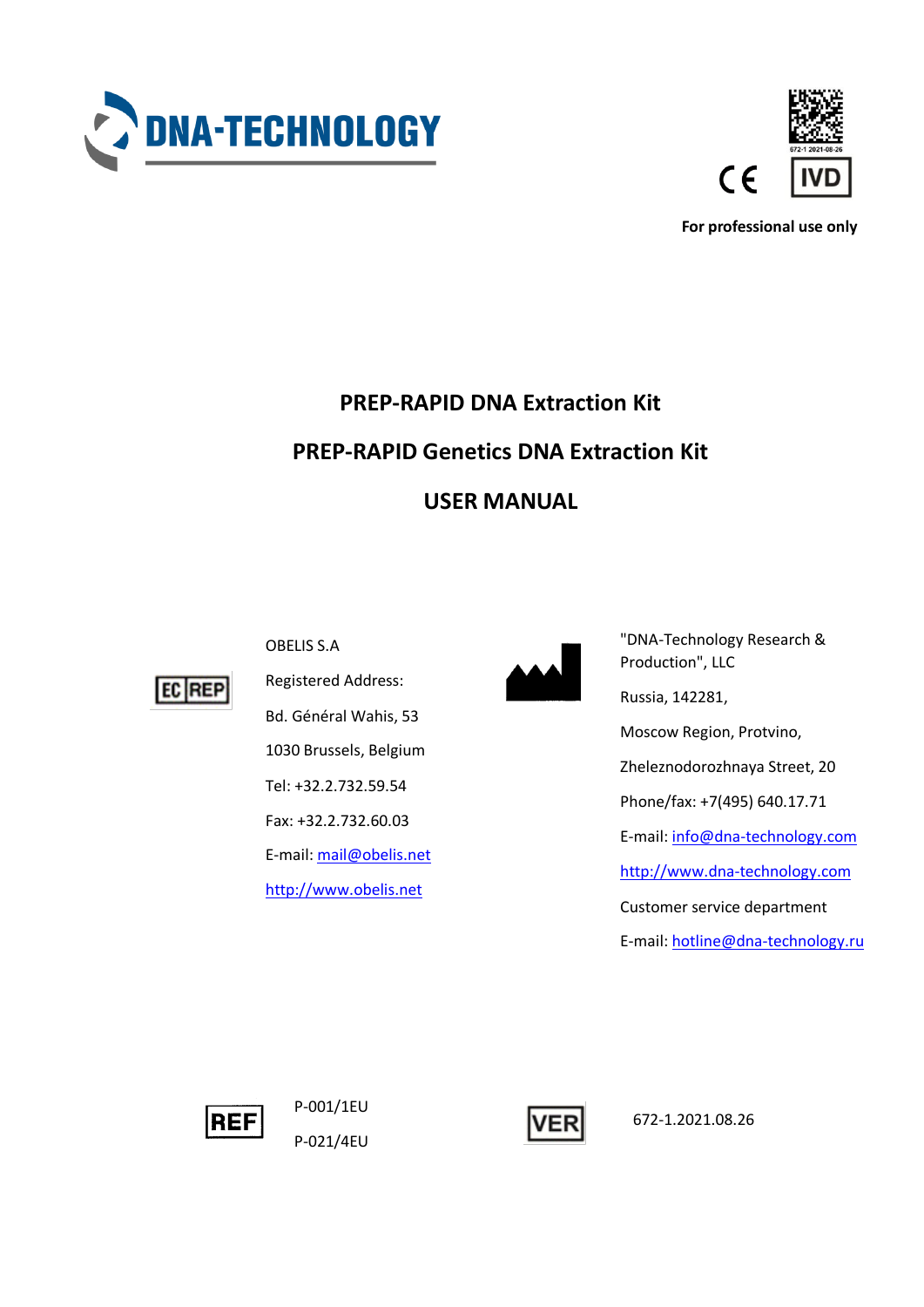# **TABLE OF CONTENTS**

| <b>1. INTENDED USE</b>                              | 3  |
|-----------------------------------------------------|----|
| 2. METHOD                                           | 3  |
| 3. CONTENT                                          | 3  |
| 4. REAGENTS AND EQUIPMENT REQUIRED BUT NOT PROVIDED | 4  |
| <b>5. TRANSPORT AND STORAGE CONDITIONS</b>          | 4  |
| <b>6. WARNINGS AND PRECAUTIONS</b>                  | 5  |
| 7. SAMPLES                                          | 6  |
| <b>8. PROCEDURE</b>                                 | 8  |
| <b>9. QUALITY CONTROL</b>                           | 10 |
| <b>10. KEY TO SYMBOLS</b>                           | 11 |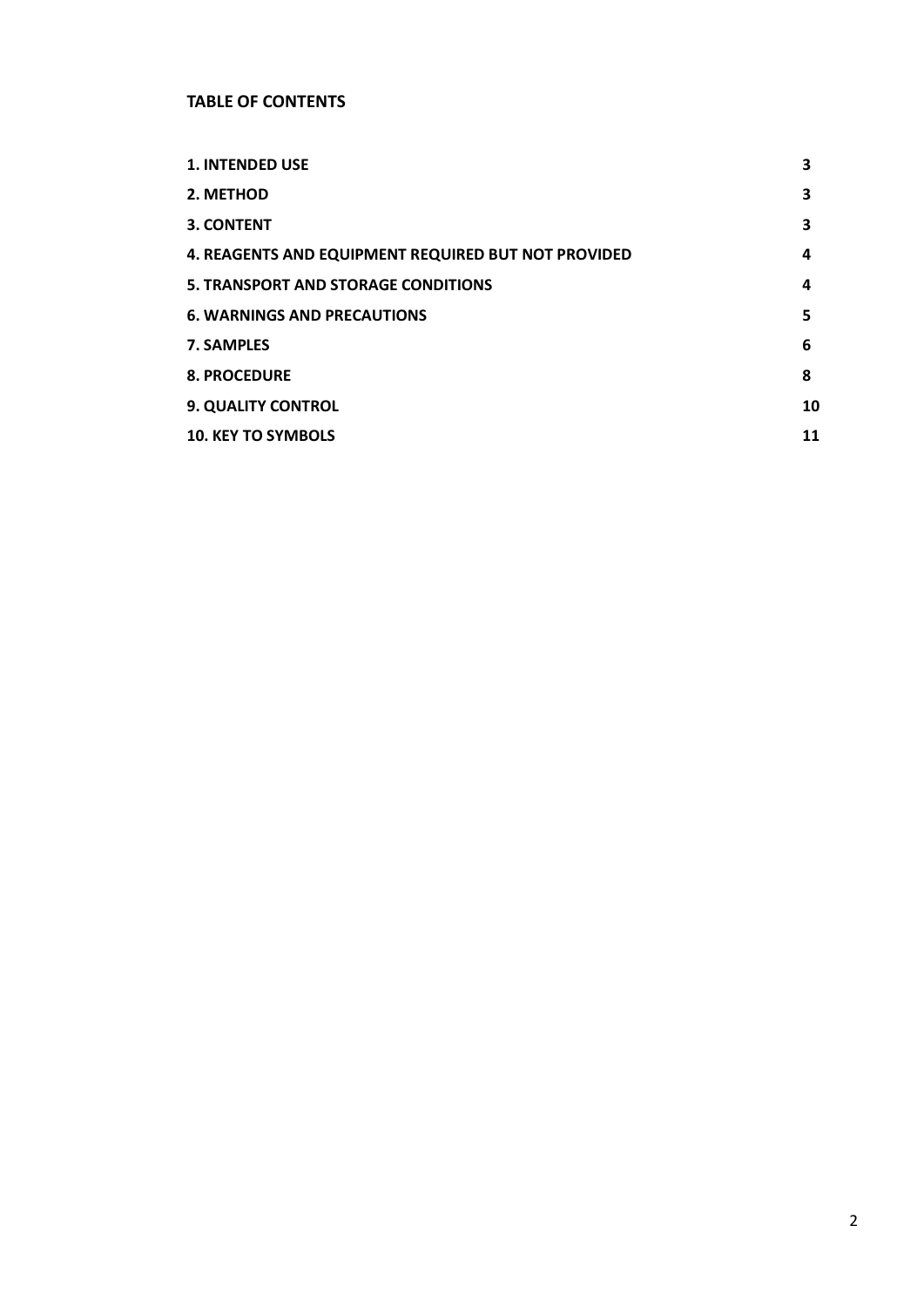# **1. INTENDED USE**

The **PREP-RAPID DNA Extraction Kit** is intended for DNA extraction from biological materials (saliva, urine, prostatic fluid, cerebrospinal fluid, epithelial cells scrapes from posterior pharyngeal wall, urethra, cervical canal, posterior vaginal vault etc.) for further analysis by polymerase chain reaction (PCR). The **PREP-RAPID Genetics DNA Extraction Kit** is intended for DNA extraction from whole peripheral blood for further DNA genetic testing by PCR.

This medical device is an auxiliary agent in clinical laboratory diagnostics.

The application of the kits does not depend on population and demographic aspects. There are no contradictions for use the **PREP-RAPID DNA Extraction Kit** and **PREP-RAPID Genetics DNA Extraction Kit.**

The **PREP-RAPID DNA Extraction Kit** and **PREP-RAPID Genetics DNA Extraction Kit** can be used in clinical and diagnostic laboratories of medical institutions and research practice.

Potential users: personnel qualified in molecular diagnostics methods and working in the clinical and diagnostic laboratory.

It is necessary to apply the kits only as directed in this user manual.

# **2. METHOD**

The **PREP-RAPID DNA Extraction Kit** and **PREP-RAPID Genetics DNA Extraction Kit** offer an express DNA extraction method. The extraction procedure is based on thermal lysis of the cells and intact virus particles followed by PCR inhibitors removal and DNA stabilization preventing its fragmentation.

# **3. CONTENT**

The detailed description of content is represented in Tables 1-2.

## Table 1. The **PREP-RAPID DNA Extraction Kit** content, for P-001/1EU

| Reagent              | Description             | Total volume                            | Amount    |
|----------------------|-------------------------|-----------------------------------------|-----------|
| «PREP-RAPID» reagent | Blue transparent liquid | 50 mL<br>$(500 \mu L \text{ per tube})$ | 100 tubes |

#### Table 2. The **PREP-RAPID Genetics DNA Extraction Kit** content, for P-021/4EU

| Reagent              | Total volume<br>Description  |         | Amount |
|----------------------|------------------------------|---------|--------|
| Lysis buffer         | Colorless transparent liquid | 28.8 mL | 1 vial |
| «PREP-RAPID» reagent | Blue transparent liquid      | 14.4 mL | 1 vial |

Tubes with "PREP-RAPID" reagent are recommended to use as a container for collection, storage and transport of biological samples for PCR analysis.

All components are ready to use and do not require additional preparation for operation.

The kits are intended for single use and designed for DNA extraction from 100 analyzed samples (including negative controls) for **PREP-RAPID DNA Extraction Kit** and from 48 analyzed samples (including negative controls) for **PREP-RAPID Genetics DNA Extraction Kit.**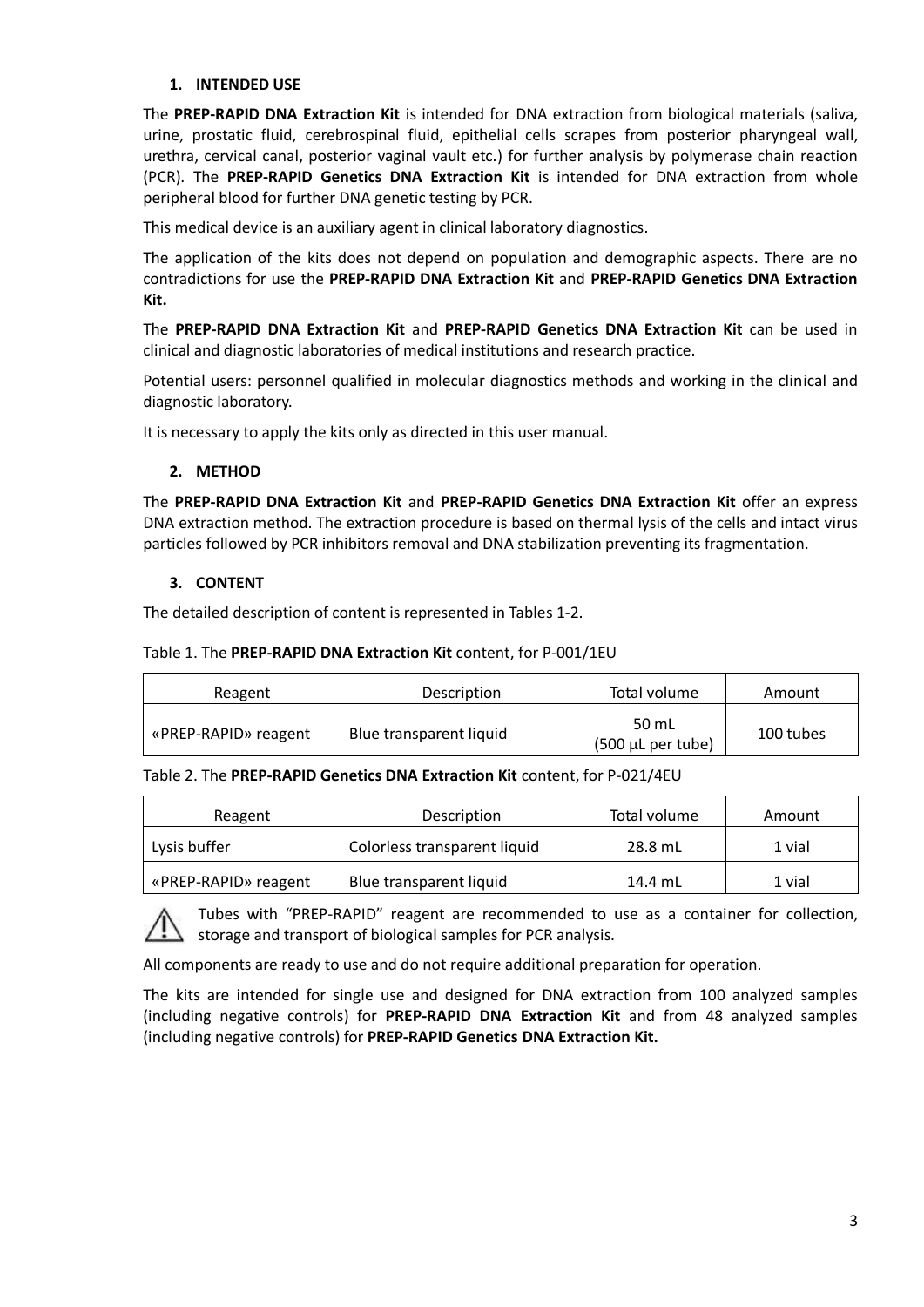## **4. REAGENTS AND EQUIPMENT REQUIRED BUT NOT PROVIDED**

#### **4.1. Specimen collection**

- Sterile single use swabs and sterile containers to collect clinical material;
- For blood collection: 2.0 or 4.0 mL Vacuette blood collection tubes with anticoagulant, for example, salt of EDTA at a final concentration of 2.0 mg/mL or sodium citrate anticoagulant.

Please use only salt of EDTA or sodium citrate as an anticoagulant, since other substances can provide PCR inhibition.

## **4.2.DNA extraction**

- Biological safety cabinet class II;
- Vortex mixer;
- Refrigerator;
- High speed centrifuge (RCF 16000 х g);
- Solid-state thermostat (temperature range 65-98 °C);
- Tube rack for 1.5 mL tubes;
- 1.5 mL tubes;
- Single channel pipettes (dispensers covering 20-1000 μL volume range);
- RNase and DNase free filtered pipette tips (volume 200 μL, 1000 μL);
- Container for used pipette tips, tubes and other consumables;
- Powder-free surgical gloves;
- Disinfectant solution;
- Physiological saline solution 0.9% NaCl (Sterile).

# **5. TRANSPORT AND STORAGE CONDITIONS**

Expiry date – 12 months from the date of production.

All components of the **PREP-RAPID DNA Extraction Kit** and **PREP-RAPID Genetics DNA Extraction Kit** must be stored at temperatures from 2 °C to 8 °C during the storage period. The excessive temperature can be detrimental to product performance.

The kit transportation can be held in thermal containers with ice packs by all types of roofed transport at temperatures corresponding to storage conditions of the kit components. It is allowed to transport the kit in thermal containers with ice packs by all types of roofed transport at temperatures inside the container from 2 °C to 25 °C for no more than 5 days.

Shelf-life of the kit following the first opening of the primary container: the components of the kit should be stored at temperatures of 2°C to 8 °C during the storage period.

The kit stored in under undue regime should not be used.

An expired the **PREP-RAPID DNA Extraction Kit** and **PREP-RAPID Genetics DNA Extraction Kit** should not be used.

We strongly recommend to follow the given instructions in order to obtain accurate and reliable results.

The conformity of the **PREP-RAPID DNA Extraction Kit** and **PREP-RAPID Genetics DNA Extraction Kit** to the prescribed technical requirements is subject to compliance of storage, transportation and handling conditions recommended by manufacturer.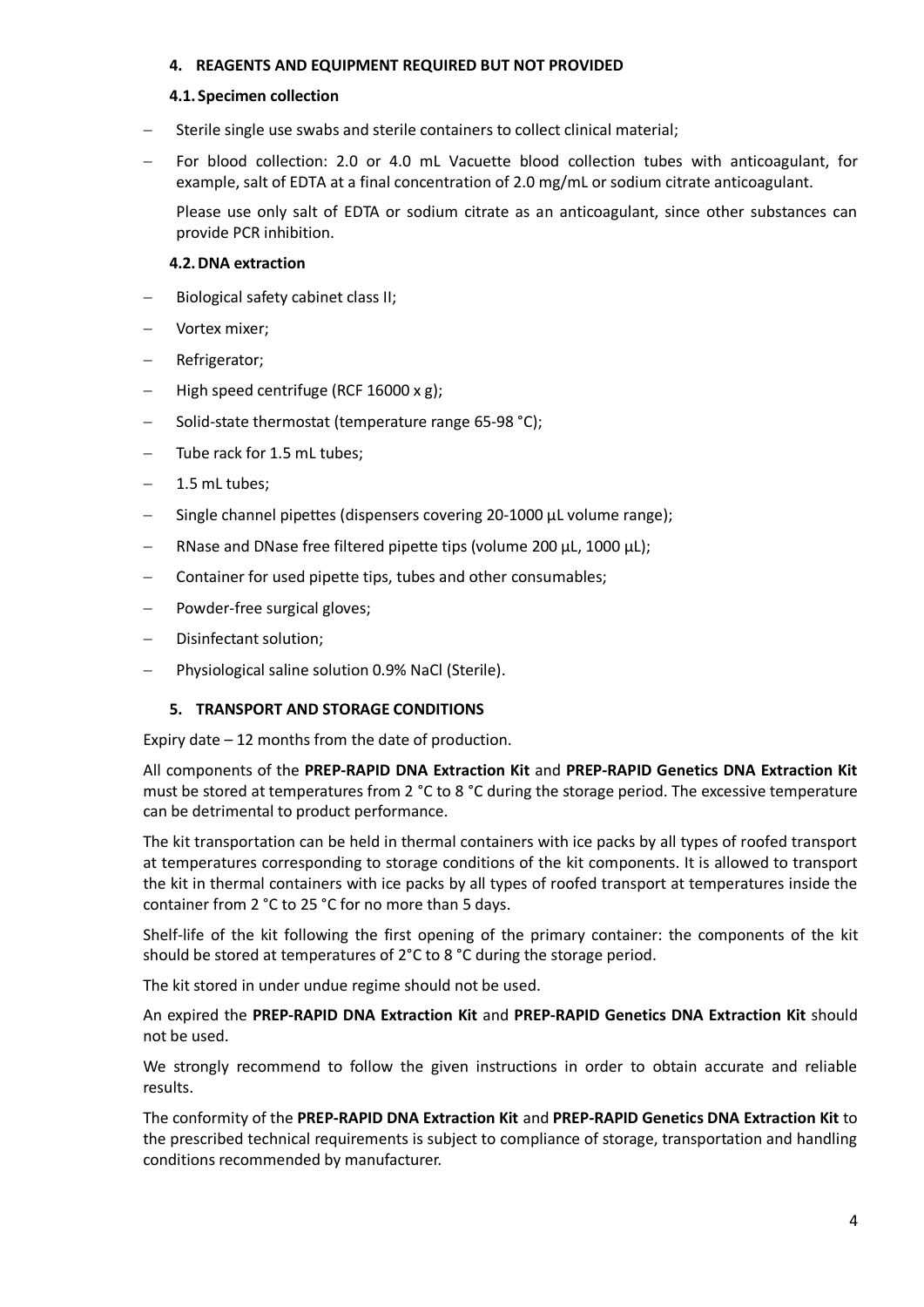## **6. WARNINGS AND PRECAUTIONS**

Only personnel trained in the methods of molecular diagnostics and the rules of work in the clinical and diagnostic laboratory are allowed to work with the kit.

Handle and dispose all biological samples, reagents and materials used to carry out the assay as if they were able to transmit infective agents. The samples must be exclusively employed for certain type of analysis. Samples must be handled under a laminar flow hood. Tubes containing different samples must never be opened at the same time. Pipettes used to handle samples must be exclusively employed for this specific purpose. The pipettes must be of the positive dispensation type or be used with aerosol filter tips. The tips employed must be sterile, free from the DNases and RNases, free from DNA and RNA. The reagents must be handled under a laminar flow hood. The reagents required for amplification must be prepared in such a way that they can be used in a single session. Pipettes used to handle reagents must be exclusively employed for this specific purpose. The pipettes must be of the positive dispensation type or be used with aerosol filter tips. The tips employed must be sterile, free from the DNases and RNases, free from DNA and RNA. Avoid direct contact with the biological samples reagents and materials used to carry out the assay. Use powder-free surgical gloves. Use protective clothing (work clothes and personal protective equipment) working with microorganisms classified as particularly pathogenic. The protective clothing and personal protective equipment must comply with the work to be performed and health and safety requirements. Avoid producing spills or aerosol. Any material being exposed to biological samples must be treated for at least 30 minutes with disinfecting solution or autoclaved for 1 hour at 121 °C before disposal.

Molecular biology procedures, such as nucleic acids extraction, reverse transcription, amplification and detection require qualified staff to avoid the risk of erroneous results, especially due to the degradation of nucleic acids contained in the samples or sample contamination by amplification products.

All the liquid solutions are designed for single use and can not be used more than once in amplification reactions. Plastic tubes do not contain phthalates. Do not breathe gas/fumes/vapor/spray produced by the components of the kit. Do not eat/drink components of the kit. Avoid contact with eyes. Only use the reagents provided in the kit and those recommended by manufacturer. Do not mix reagents from different batches. Do not use reagents from third party manufacturers' kits. All laboratory equipment, including pipettes, test tube racks, laboratory glassware, lab coats, bouffant caps, etc., as well as reagents should be strictly stationary. It is not allowed to move them from one room to another. Equip separate areas for the extraction/preparation of amplification reactions and for the amplification/detection of amplification products. Never introduce an amplification product in the area designed for extraction/preparation of amplification reactions. Wear lab coats, gloves and tools, which are exclusively employed for the extraction/preparation of the amplification reaction and for the amplification/detection of the amplification products. Never transfer lab coats, gloves and tools from the area designed for amplification/detection of the amplification products to the area designed for extraction/preparation of amplification reactions. Amplification products must be handled in such a way as to reduce dispersion into the environment as much as possible, in order to avoid the possibility of contamination. Pipettes used to handle amplification products must be exclusively employed for this specific purpose. Remove PCR waste only in a closed form. Remove waste materials (tubes, tips) only in a special closed container containing a disinfectant solution. Work surfaces, as well as rooms where NA extraction and PCR are performed, must be irradiated with bactericidal irradiators for 30 minutes before and after the work.

Waste materials are disposed of in accordance with local and national standards. All surfaces in the laboratory (work tables, test tube racks, equipment, etc.) must be treated daily with disinfecting solution.

#### **Emergency actions**

**Eye Contact:** If any component of this kit enters the eyes, wash eyes gently under potable running water for 15 minutes or longer, making sure that the eyelids are held open. If pain or irritation occurs, obtain medical attention.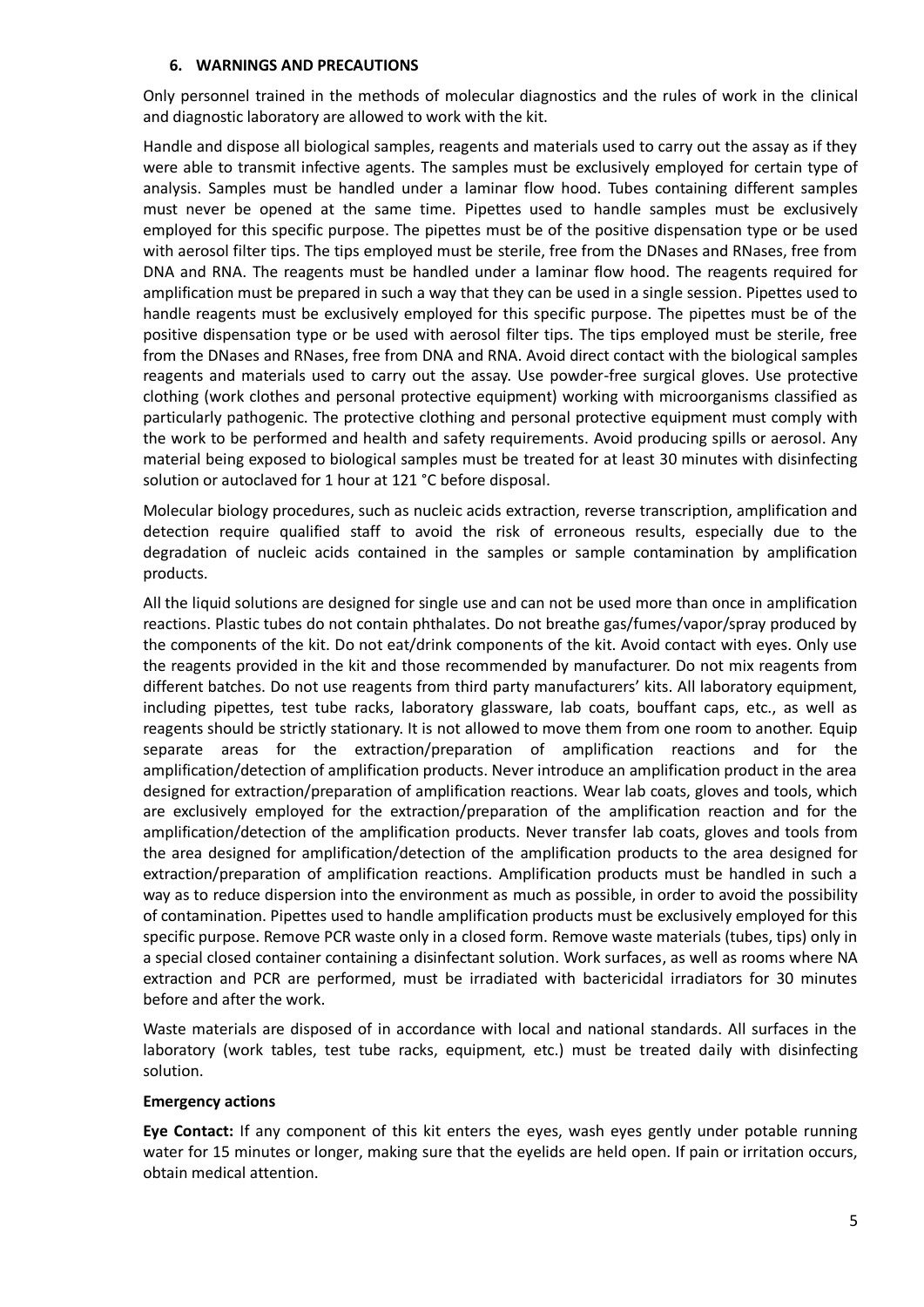**Skin Contact:** If any component of this kit contacts the skin and causes discomfort, remove any contaminated clothing. Wash affected area with plenty of soap and water. If pain or irritation occurs, obtain medical attention.

**Ingestion:** If any component of this kit is ingested, wash mouth out with water. If irritation or discomfort occurs, obtain medical attention.

Do not use the kit:

- When the transportation and storage conditions are breached;
- When the reagents' appearance does not respond to the kit passport;
- When the kit components packaging is breached;
- After the expiry date provided.

Significant health effects are **NOT** anticipated from routine use of this kit when adhering to the instructions listed in the current manual.

#### **7. SAMPLES**

The **PREP-RAPID DNA Extraction Kit** and **PREP-RAPID Genetics DNA Extraction Kit** are designed to extract DNA from a wide variety of biological sample types, such urine, prostate fluid, cerebrospinal fluid, scrapes of epithelial cells from the posterior pharyngeal wall, urethra, cervical canal, posterior vaginal vault, etc. for **PREP-RAPID DNA Extraction Kit** and peripheral whole blood for **PREP-RAPID Genetics DNA Extraction Kit**.

# **Sample collection recommendations for PREP-RAPID DNA Extraction Kit**

- avoid the contact with contaminant material (e.g. blood, purulence, mucus);
- avoid the excess of the sample (add extra 100-200 µL of the "PREP-RAPID" reagent when the excess is observed).

## **Sample collection and preparation for PREP-RAPID DNA Extraction Kit**

#### **Epithelial scrapes from posterior pharyngeal wall, urethra, cervical canal, posterior vaginal vault etc.**



Remove the mucus from the sampling surface with sterile cotton swab.

Order of taking:

- 1. Open the 1.5 mL tube, containing the "PREP-RAPID" reagent.
- 2. Scrape epithelial cells from the corresponding biotope (i.e. posterior pharyngeal wall, urethra, cervical canal, posterior vaginal vault etc.) with a sterile sample swab.
- 3. Put the swab into the tube and rinse it thoroughly. Avoid spraying of solution.
- 4. Remove swab from solution, press it to the wall of tube and squeeze the rest of the liquid. Throw out the swab.
- 5. Close the tube tightly and mark it.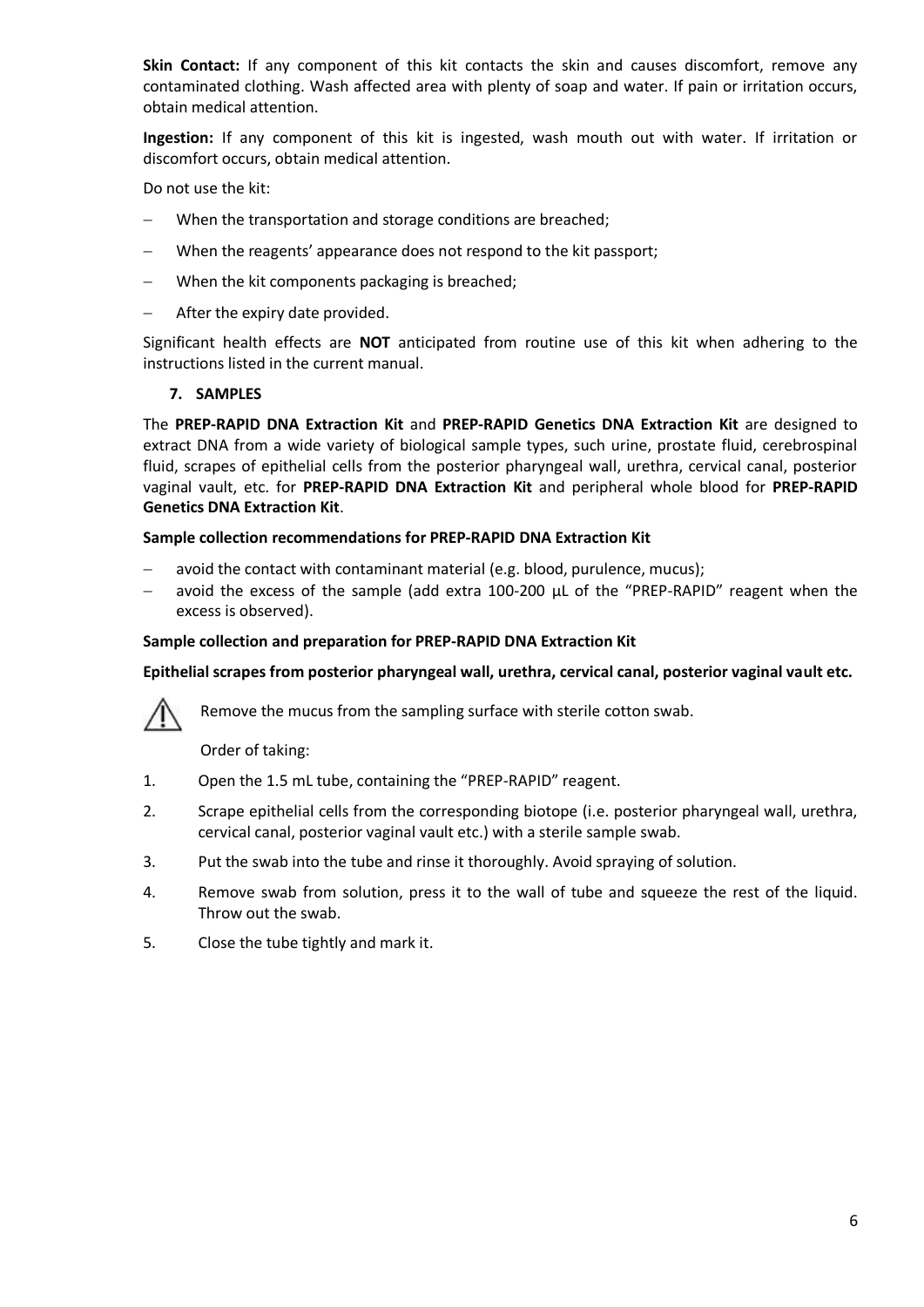## **Urine**

- 1. Take the portion (approximately 50 mL) of the first-void urine to sterile container and close it tightly.
- 2. Leave it at room temperature (from 18 °C to 25 °C) for one hour.
- 3. Pipette the contents of the container.
- 4. Transfer 1.0 mL of material into 1.5 mL tube.
- 5. Centrifuge the tube at 16000 x g for 10 minutes at room temperature (from 18 °C to 25 °C).
- 6. Remove the supernatant leaving approximately 50 µL (precipitate+ liquid fraction) in the tube.
- 7. Add 500 µL of the sterile saline to the precipitate.
- 8. Centrifuge the tube at 16000 x g for 10 minutes at room temperature (from 18 °C to 25 °C).
- 9. Remove the supernatant leaving approximately 50 µL (pellet + liquid fraction) in the tube.
- 10. Add 500 µL of sterile saline to the precipitate.
- 11. Centrifuge the tube at 16000 x g for 10 minutes at room temperature (from 18 °C to 25 °C).
- 12. Remove the supernatant leaving approximately 50 µL (precipitate + liquid fraction) in the tube.
- 13. Add 500 µL of the "PREP-RAPID" reagent (one reagent tube with "PREP-RAPID" reagent), pipette thoroughly and move back to reagent tube. Close it tightly. Mark the tube.

## **Saliva, cerebrospinal fluid, synovial fluid**

- 1. Take saliva, cerebrospinal fluid, synovial fluid (approximately 500 µL) to sterile container and close it tightly.
- 2. Transfer 500 µL of the material into 1.5 mL tube.
- 3. Centrifuge the tube at 16000 x g for 10 minutes at room temperature (from 18 °C to 25 °C).
- 4. Remove the supernatant leaving approximately 50 µL (precipitate + liquid fraction) in the tube.
- 5. Add 500 µL of sterile saline to the precipitate.
- 6. Centrifuge the tube at 16000 x g for 10 minutes at room temperature (from 18 °C to 25 °C).
- 7. Remove the supernatant leaving approximately 50 µL (precipitate + liquid fraction) in the tube.
- 8. Add 500 µL of the "PREP-RAPID" reagent (one reagent tube with "PREP-RAPID" reagent), pipette thoroughly and move back to reagent tube. Close it tightly. Mark the tube.

# **Prostate fluid**

- 1. Take 20-30 µL of the liquid material into 1.5 mL tube with transport medium (or alternatively with 500  $\mu$ L of sterile buffered saline), vortex the tubes for 5-10 seconds.
- 2. Centrifuge the tube at 16000 x g for 10 minutes at room temperature (from 18 °C to 25 °C).
- 3. Remove the supernatant leaving approximately 50 µL (precipitate + liquid fraction) in the tube.
- 4. Add 500 µL of the "PREP-RAPID" reagent (one reagent tube with "PREP-RAPID" reagent), pipette thoroughly and move back to reagent tube. Close it tightly. Mark the tube.

# **Sample collection and preparation for PREP-RAPID Genetics DNA Extraction Kit**

#### **Peripheral whole blood**

Peripheral blood sampling is carried out in vacuum plastic tube. It may be 2.0 or 4.0 mL Vacuette blood collection tubes with anticoagulant, for example salt of EDTA at a final concentration of 2.0 mg/mL or sodium citrate anticoagulant. After taking the material, it is necessary to mix the blood with anticoagulant turning the tube  $2 - 3$  times.



It is not allowed to use heparin as an anticoagulant.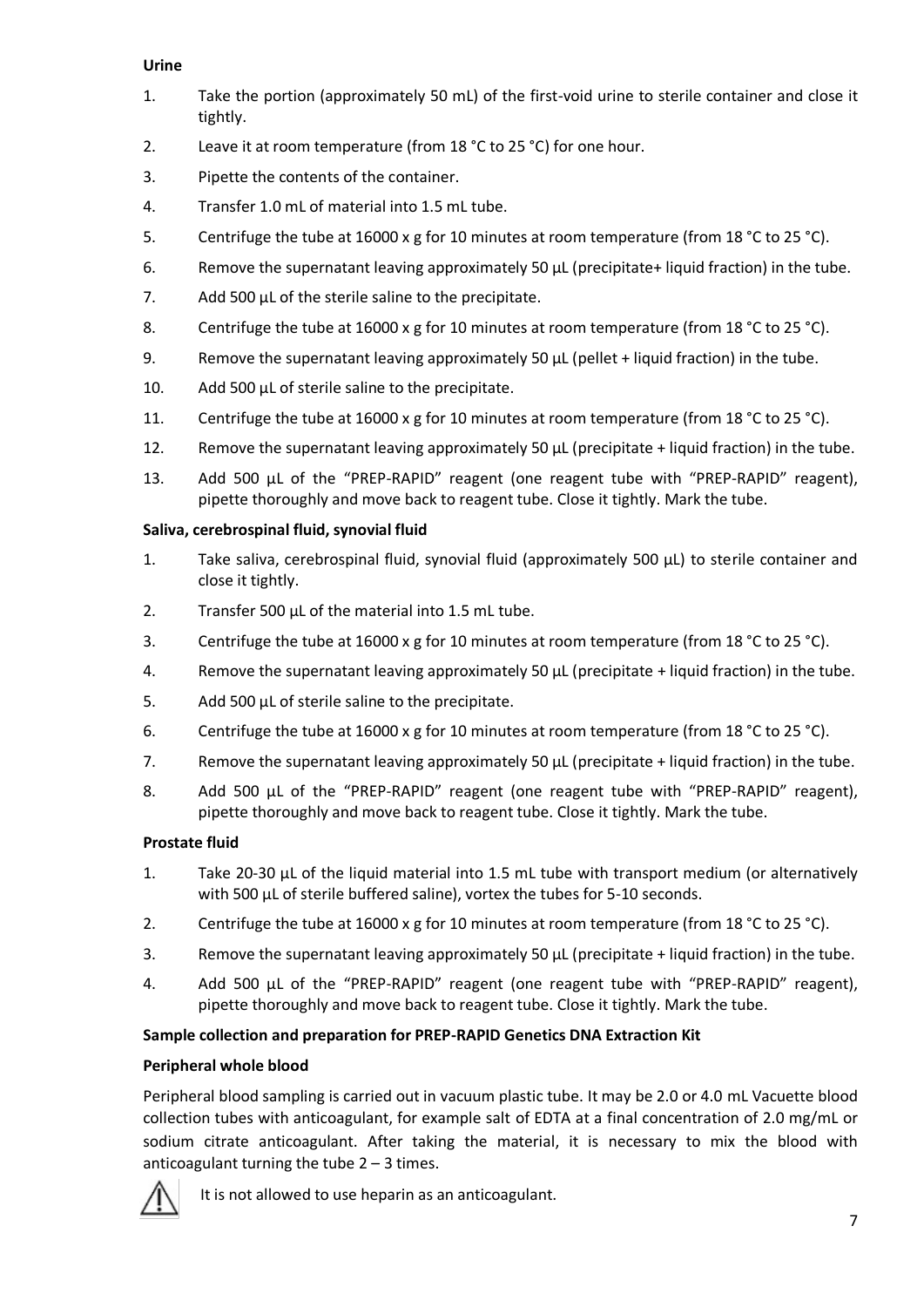## **Transportation and storage of the samples**

Samples may be stored at temperatures from 2  $^{\circ}$ C to 8  $^{\circ}$ C for no longer than 24 hours. When it is impossible to deliver the material in the laboratory during the day, a one-time freezing of the material is allowed. The frozen material is allowed to be stored at temperatures from minus 18 °С to minus 22 °С for no longer than 2 weeks.

Peripheral blood samples should be stored at temperatures from 2 °С to 8 °С for no longer than 24 hours before proceeding with DNA extraction.

## **8. PROCEDURE**

#### **DNA extraction**



Simultaneously with the extraction of DNA, a negative control sample should go through all stages of DNA extraction. Physiological saline solution can be used as a negative control in volumes as indicated.

#### **Assay procedure**

#### **8.1 PREP-RAPID DNA Extraction Kit**

- 8.1.1 Vortex the tube containing "PREP-RAPID" reagent and analyzed sample for 10 seconds (one reagent tube with "PREP-RAPID" reagent for the negative control sample).
- 8.1.2 Incubate tubes at 98 °С for 10 minutes. Thermostat must be preheated up to 98 °С. Tubes must be closed tightly.



The cap pop up opening is possible while heating. Use the thermostats with hold-down lids (e.g. Gnom Programmable thermostat manufactured by "DNA-Technology Research & Production", LLC) to prevent the tubes opening.

8.1.3 Centrifuge the tubes at 16000 x g for 3 minutes at room temperature (from 18 °C to 25 °C). Blue pellet could be formed after centrifugation.

Supernatant containing extracted DNA is ready for adding to PCR mix.



DNA sample can be stored at temperatures from 2 °C to 8 °C for no longer than 7 days, or at temperatures from minus 18 °C to minus 22 °C for no longer than 6 months**.**



When the PCR inhibition is observed (fluorescence signal of the specific product and internal control sample are absent) the DNA extraction procedure must be repeated. For that purpose, transfer 100 µL of supernatant containing extracted DNA into 1.5 mL tube and perform DNA extraction with **PREP-NA DNA/RNA Extraction Kit**.

#### **8.2 PREP-RAPID Genetics DNA Extraction Kit**

- 8.2.1 Mark the required number of 1.5 mL tubes considering the number of samples to be tested and 1 tube for negative control (C-).
- 8.2.2 Add 600 μL of lysis buffer into each tube avoiding contact of the pipette tip with an edge of the tube.
- 8.2.3 Add 100 µL of thoroughly mixed peripheral blood to corresponding tubes containing lysis buffer. Add 100  $\mu$ L of the sterile buffered saline to the tube marked as "C-". Close the tubes. Vortex the tubes for 3-5 seconds.
- 8.2.4 Spin the tubes at 16000 x g for 1 minute.
- 8.2.5 Remove the supernatant completely avoiding contact of the pipette tip with the precipitate. Use new tip for each sample.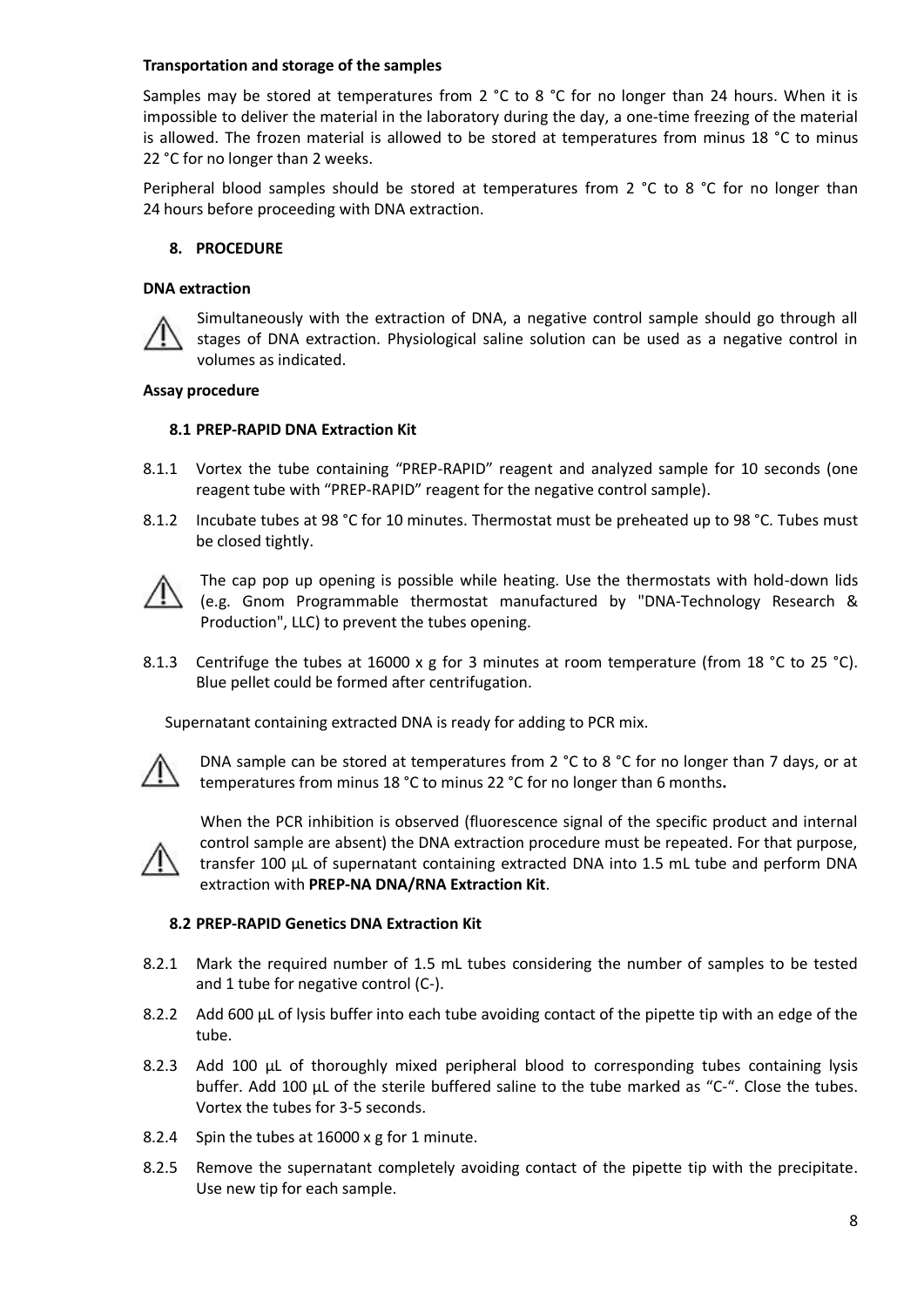- 8.2.6 Add 300 μL of the "PREP-RAPID" reagent to pellet, close tubes and vortex the tubes for 5-10 seconds.
- 8.2.7 Incubate the tubes at 98 °C for 10 minutes. Thermostat must be heat up to 98 °C.



The cap pop up opening is possible while heating. Use the thermostats with hold-down lids (e.g. Gnom Programable thermostat manufactured by "DNA-Technology Research & Production", LLC) to prevent the tubes opening.

8.2.8 Spin the tubes at 16000 x g for 3 minutes. After centrifugation blue pellet could be observed.

Supernatant containing extracted DNA is ready for adding to PCR-mix.



DNA sample can be stored at temperatures from 2 °C to 8 °C for no longer than 7 days, or at temperatures from minus 18 °C to minus 22 °C for no longer than one month.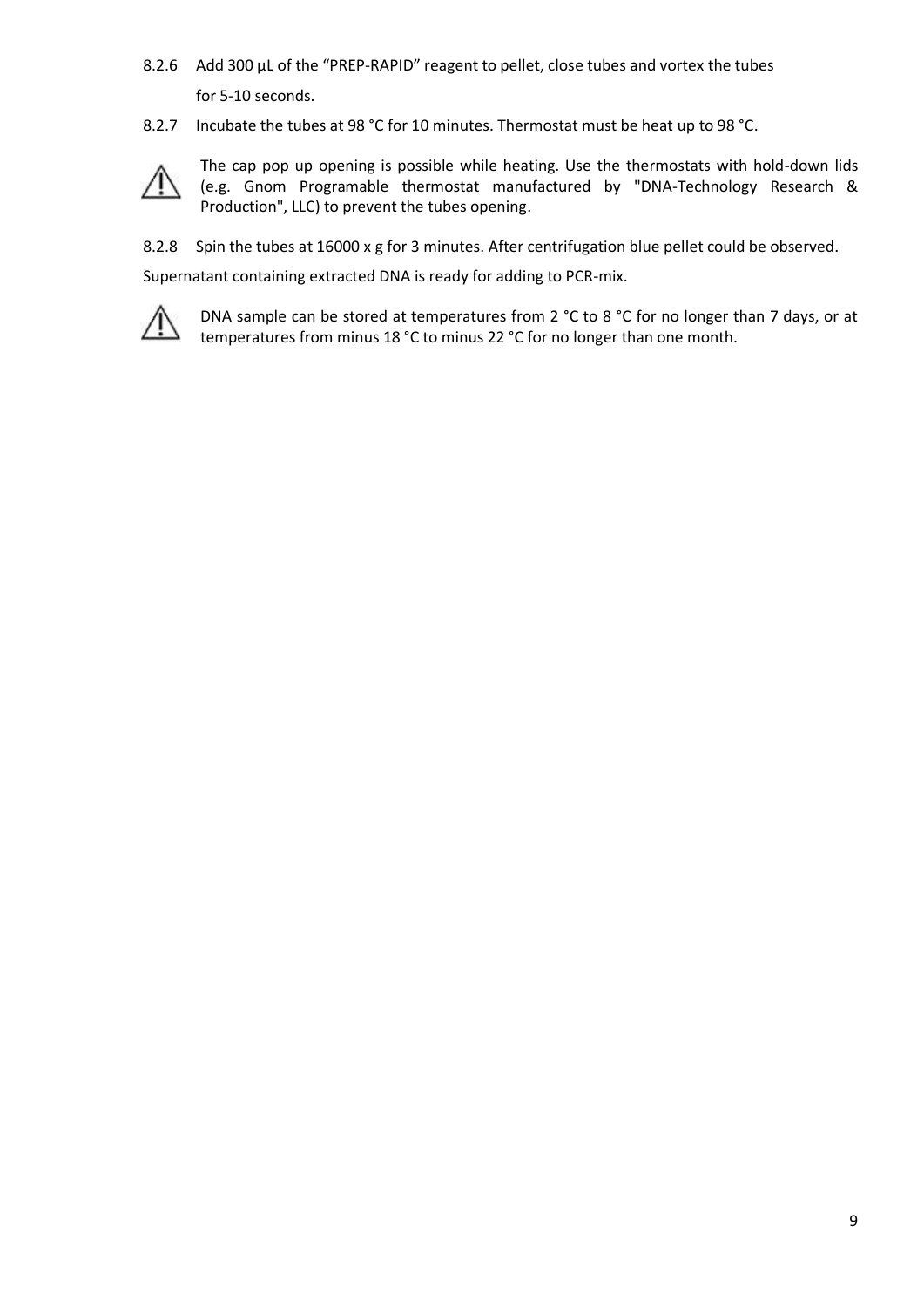## **9. QUALITY CONTROL**

"DNA-Technology Research&Production", LLC declares that the above mentioned products meet the provision of the Council Directive 98/79/EC for In vitro Diagnostic Medical Devices. The quality control procedures performed in accordance with ISO 9001:2015 and ISO 13485:2016:

observation of quality management in manufacturing of IVDD products;

creation of values for customers;

maintenance of the best service quality and customer management.

Contact our official representative in EU by quality issues of the **PREP-RAPID DNA Extraction Kit** and **PREP-RAPID Genetics DNA Extraction Kit.**

If you face to any undescribed issues contact our representative in EU or customer service department regarding quality issues with the kit:

Phone: +7(495)640.16.93,

Phone/Fax: +7(495)640.17.71.

E-mail[: hotline@dna-technology.ru,](mailto:hotline@dna-technology.ru)

<http://dna-technology.com/support>

**Manufacturer:** "DNA-Technology Research & Production" LLC

Russia, 142281, Moscow Region,

Protvino, Zheleznodorozhnaya Street, 20,

Phone/fax: +7(495) 640.17.71

E-mail[: info@dna-technology.com](mailto:info@dna-technology.com)

[http://www.dna-technology.com](http://www.dna-technology.ru/)

**Seller:** "DNA-Technology" LLC

Russia, 117587, Moscow,

int. ter. Municipal District Chertanovo Severnoye,

Varshavskoye shosse, 125 Zh, building 5, floor 1, office 12;

Phone/fax: +7(495) 640.17.71

E-mail[: info@dna-technology.com](mailto:info@dna-technology.com)

#### **Authorized representative in EU:**

OBELIS S.A

Registered Address:

Bd. Général Wahis, 53

1030 Brussels, Belgium

Tel: +32.2.732.59.54

Fax: +32.2.732.60.03

E-mail[: mail@obelis.net](mailto:mail@obelis.net)

[http://www.obelis.net](http://www.obelis.net/)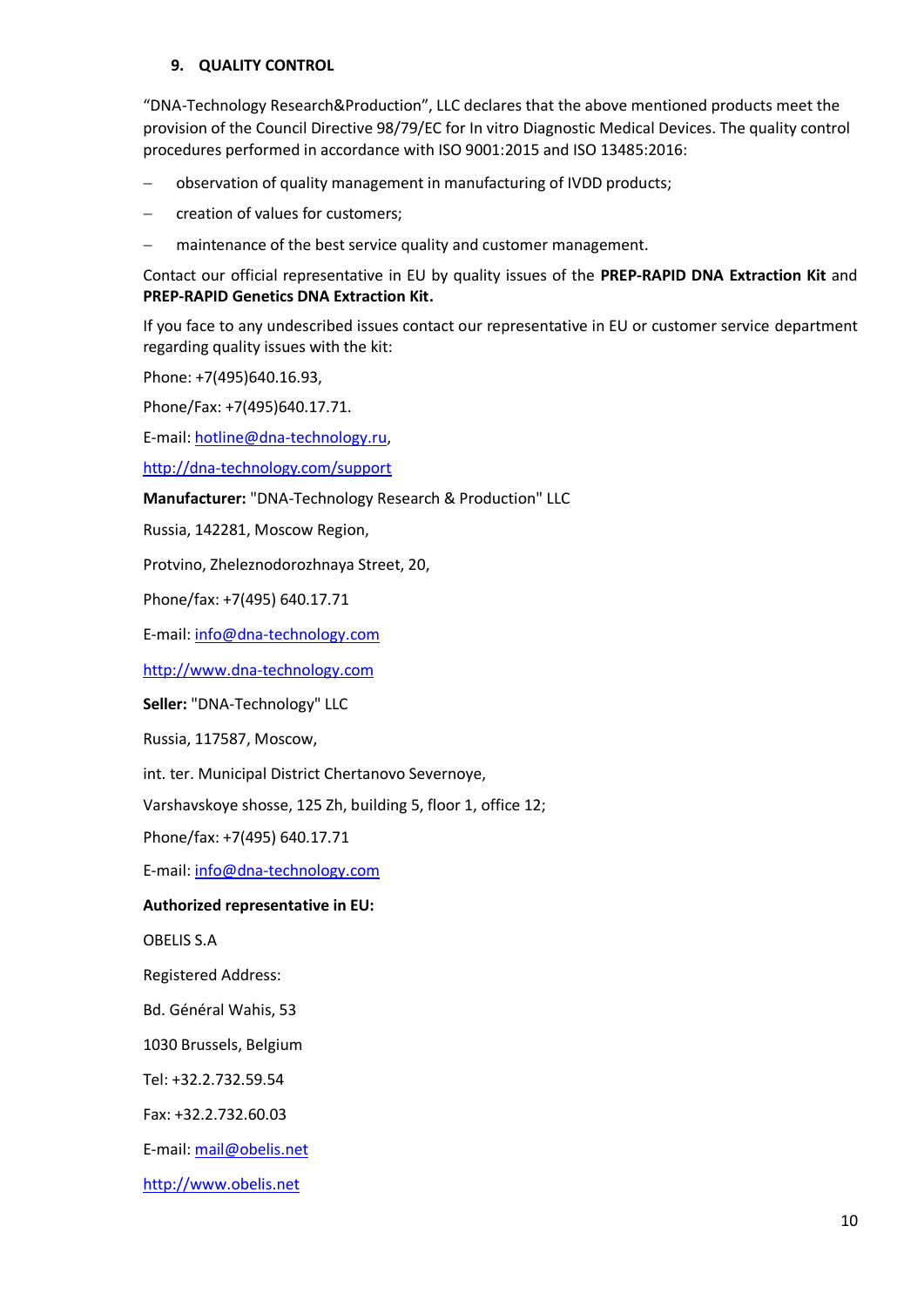| <b>IVD</b> | diagnostic<br>vitro<br>In<br>medical device                      |            | Date of manufacture             |  |
|------------|------------------------------------------------------------------|------------|---------------------------------|--|
|            | Temperature limitation                                           |            | Consult instructions for<br>use |  |
|            | Sufficient for                                                   | <b>REF</b> | Catalogue number                |  |
|            | Use by                                                           |            | Manufacturer                    |  |
| LO1        | Batch code                                                       | <b>VER</b> | Version                         |  |
|            | Caution                                                          |            |                                 |  |
| REP        | Authorized<br>representative in the<br><b>European Community</b> | NON        | Non-sterile                     |  |